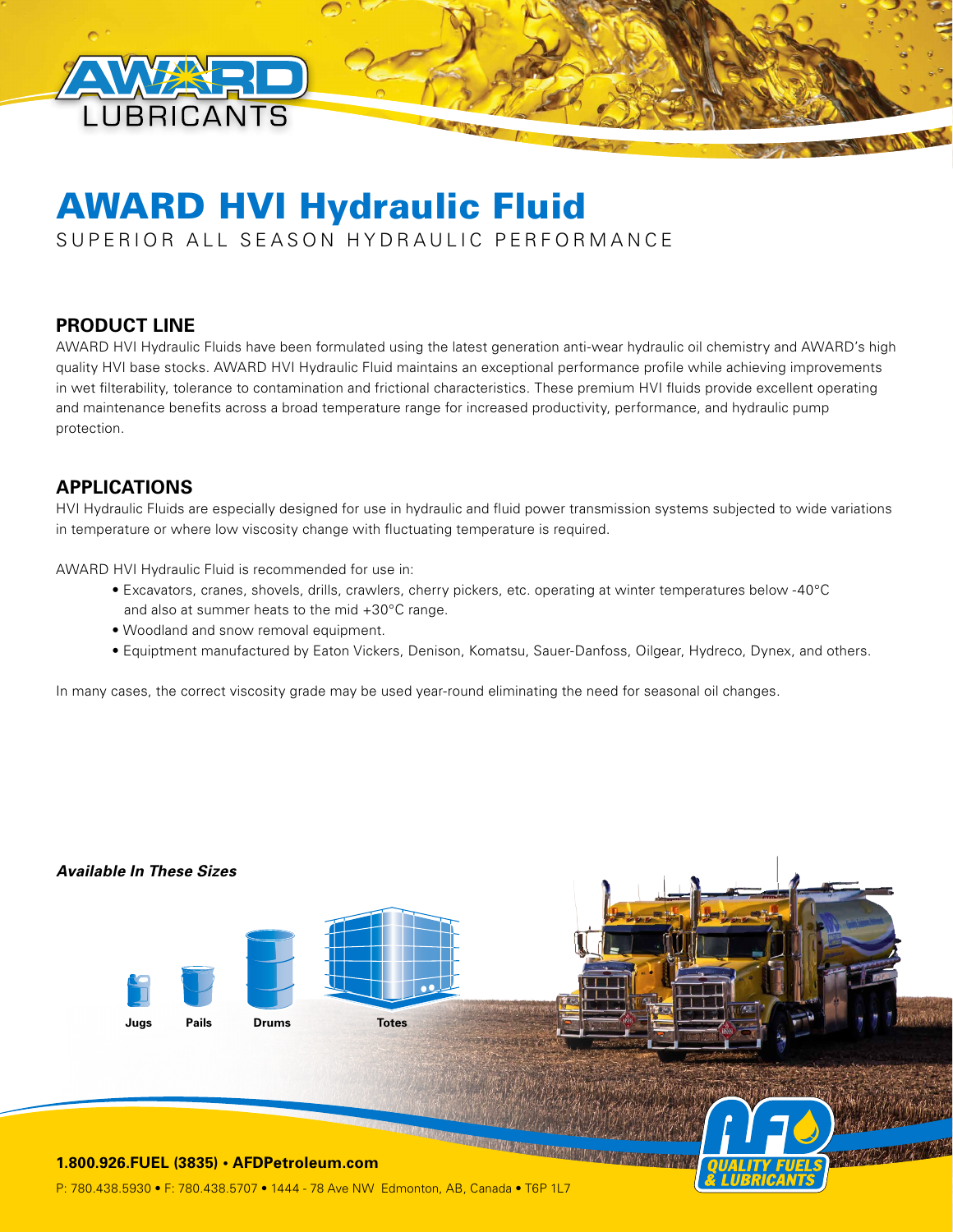

## **PERFORMANCE BENEFITS**

- **Low Temperature Fluidity:** Special viscosity index technology minimizes variation in viscosity with changes in temperature and provides good pumpability at low temperatures. The appropriate grade enables you to reduce non-productive warm-up time, minimize energy loss when starting equipment at low temperatures and reduce the risk of pump cavitation problems which can destroy a pump during start-up at low temperatures.
- **Outstanding Anti-Wear Protection:** Proven anti-wear additives are incorporated in AWARD's HVI to create an effective product throughout a range of operating conditions, including low and severe duty, high load conditions.
- **High Shear Stability:** AWARD's HVI Hydraulic Fluid has an excellent resistance to viscosity breakdown and coupled with a premium anti-wear package, will help ensure long pump life at high operating temperatures.
- **Superior Water Tolerance:** AWARD HVI Hydraulic Fluids exhibit excellent hydrolytic stability, providing excellent filterability. Often in the presence of water, poorer quality oils can generate insoluble materials which will result in filter plugging.
- **Oxidation Stability:** AWARD's advanced technology HVI Hydraulic Fluids resist oxidation degradation and sludge formation even when make-up rates are low as well as resists chemical breakdown and lacquer formation.
- **Excellent Air Release and Anti-foam Properties:** Careful use of additives ensures quick air release without excessive foaming.

*\*Always consult with original equipment manufacturer's recommendations for specific performance and viscosity requirements.* 

*\*Extending drain intervals should always be undertaken in conjunction with a regular oil analysis program.*

\*Typical properties are average values only and ono ronstitute a specification. Minor variations that do not affect product performance are to be expected during normal manufacture, and at different blending locations.<br>Pro

## **Health & Safety**

This product should not be used for purposes other than its intended use. If disposing of used product, take care to protect the environment.

#### **MSDS**

Based on available information, this product is not expected to produce adverse effects on health when used for the intended application and the recommendations provided in the Material Safety Data Sheet (MSDS) are followed.

MSDS can be found at: *http://www.afdpetroleum.com/MSDS.aspx*



## **1.800.926.FUEL (3835) • AFDPetroleum.com**

P: 780.438.5930 • F: 780.438.5707 • 1444 - 78 Ave NW Edmonton, AB, Canada • T6P 1L7